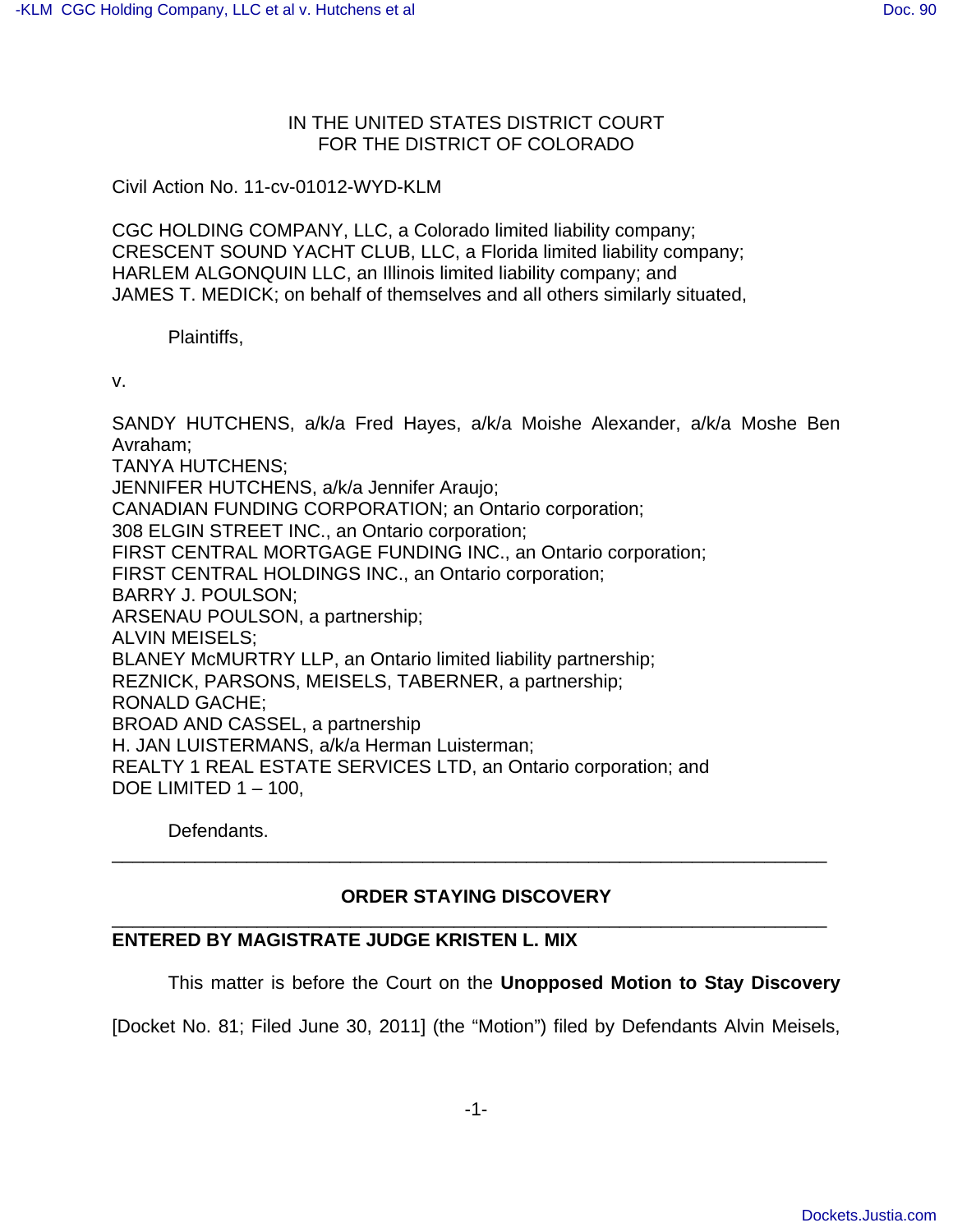Blaney McMurtry LLP, and Reznick, Parsons, Meisels, Taberner (hereinafter, "Defendants").<sup>1</sup> Defendants have filed motions contesting the Court's personal jurisdiction over them. See Motions to Dismiss [Docket Nos. 83 & 85]. Defendants now ask the Court to stay discovery in this case until Chief Judge Wiley Y. Daniel has ruled on these motions. Judge Daniel has set a hearing on the motions for October 12, 2011. Minute Order [Docket No. 89].

Although the stay of proceedings in a case is generally disfavored, the Court has discretion to stay discovery while a dispositive motion is pending. See Wason Ranch Corp. v. Hecla Mining Co., No. 07-cv-00267-EWN-MEH, 2007 WL 1655362, at \*1 (D. Colo. June 6, 2007) (unreported decision) ("A stay of all discovery is generally disfavored in this District." (citation omitted)); String Cheese Incident, LLC v. Stylus Shows, Inc., No. 1:02-cv-01934-LTB-PAC, 2006 WL 894955, at \*2 (D. Colo. Mar. 30, 2006) (unreported decision) (finding that a thirty day stay of discovery was appropriate when a motion to dismiss for lack of personal jurisdiction was pending); Nankivil v. Lockheed Martin Corp., 216 F.R.D. 689, 692 (M.D. Fla. 2003) (A stay may be appropriate if "resolution of a preliminary motion may dispose of the entire action."); 8 Charles Alan Wright, et al., Federal Practice and Procedure § 2040, at 521-22 (2d ed. 1994) ("[W]hen one issue may be determinative of a case, the court has discretion to stay discovery on other issues until the critical issue has been decided."); Vivid Techs., Inc. v. Am. Sci. & Eng'g, Inc., 200 F.3d 795, 804 (Fed. Cir. 1999) ("When a particular issue may be dispositive, the court may stay discovery concerning other issues until the critical issue is resolved."); Gilbert v. Ferry, 401 F.3d 411,

<sup>&</sup>lt;sup>1</sup> The Motion contains additional requests for relief, but only that portion of the Motion seeking a stay of discovery has been referred to this Court. Minute Order [Docket No. 89] at 2.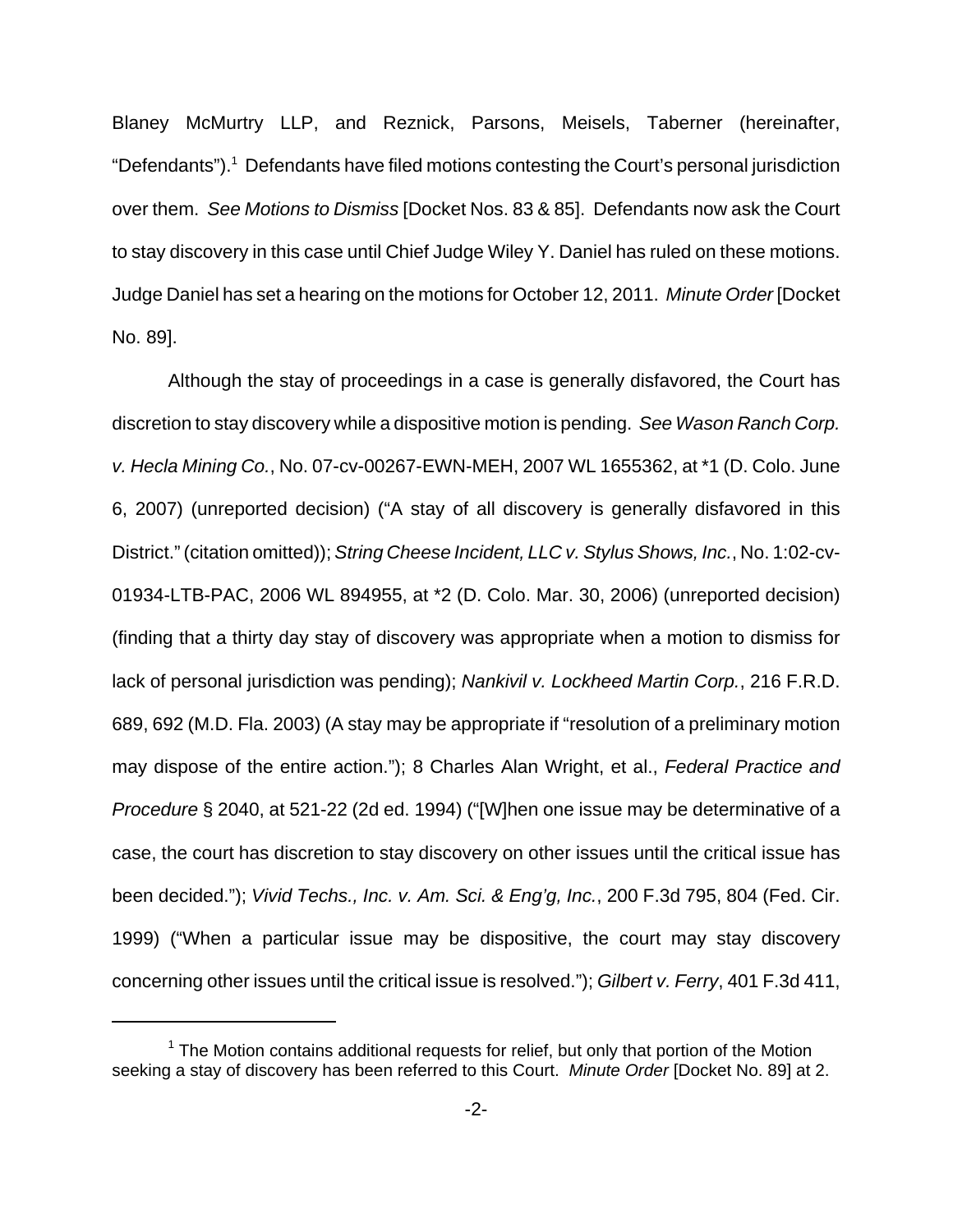415-16 (6th Cir. 2005) (finding that ordering a stay of discovery is not an abuse of discretion when a defendant has filed a motion to dismiss challenging the court's actual subject matter jurisdiction); Chavous v. D.C. Fin. Responsibility & Mgmt. Assistance Auth., 201 F.R.D. 1, 2 (D.D.C. 2005) ("A stay of discovery pending the determination of a dispositive motion is an eminently logical means to prevent wasting the time and effort of all concerned, and to make the most efficient use of judicial resources." (internal quotation omitted)).

When exercising its discretion, the Court considers the following factors: (1) the interest of the plaintiff in proceeding expeditiously with discovery and the potential prejudice to the plaintiff of a delay; (2) the burden on the defendants of proceeding with discovery; (3) the convenience to the Court of staying discovery; (4) the interests of nonparties in either staying or proceeding with discovery; and (5) the public interest in either staying or proceeding with discovery. String Cheese Incident, 2006 WL 894955, at \*2 (citing FDIC v. Renda, No. 85-2216-O, 1987 WL 348635, at \*2 (D. Kan. Aug. 6, 1987) (unreported decision)).

In this case, Plaintiffs do not oppose a discovery stay. Accordingly, the Court finds that the first String Cheese Incident factor weighs in favor of staying discovery.

With regard to the second factor, the Court finds that Defendants have not demonstrated that proceeding with the discovery process presents an undue burden. However, Defendants are correct that proceeding will be wasteful if Chief Judge Daniel grants their motions to dismiss. The Court therefore finds that the second String Cheese Incident factor weighs in favor of staying discovery.

With regard to the third factor, it is certainly more convenient for the Court to stay

-3-